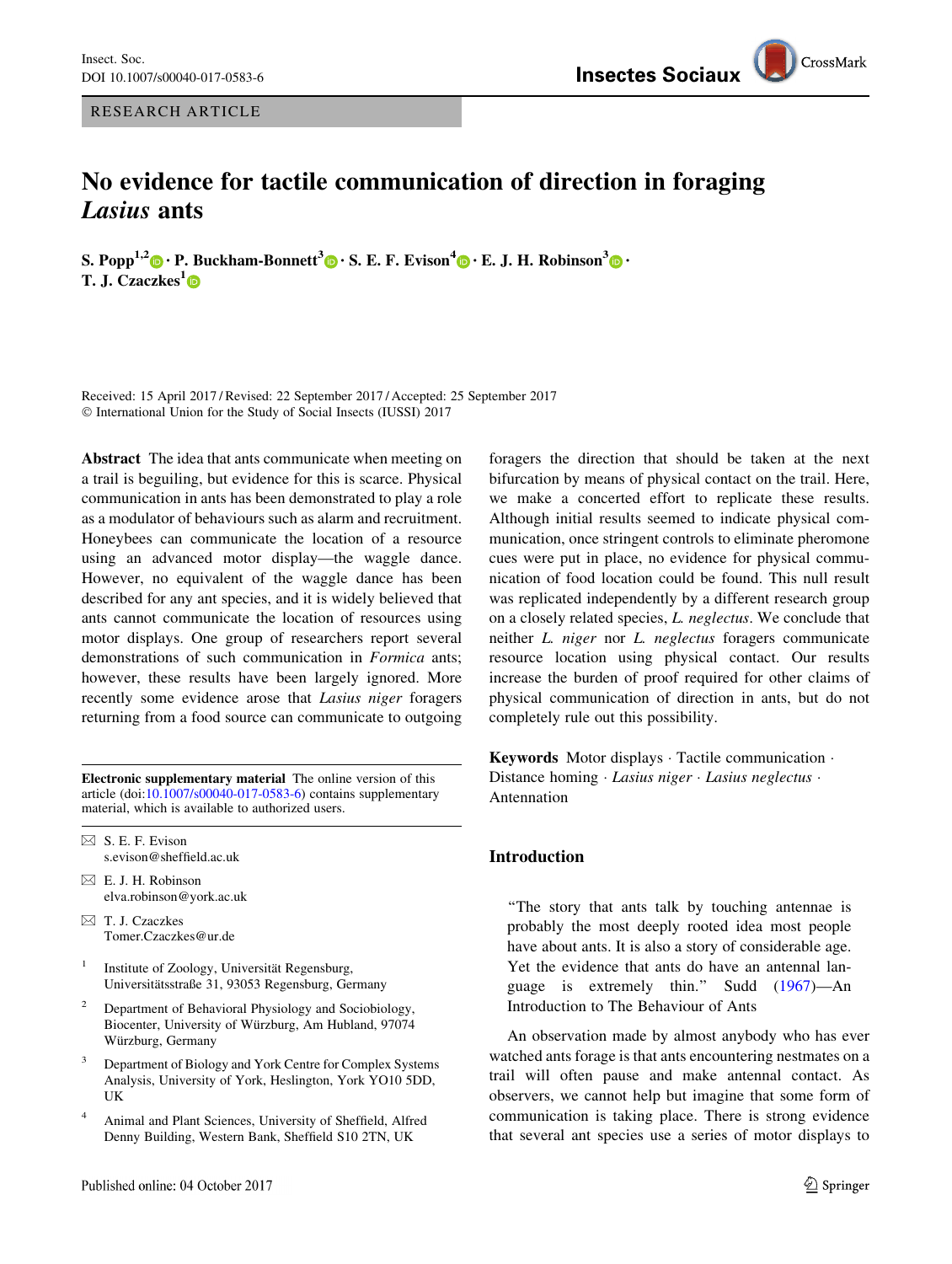modulate their recruitment behaviour (Hölldobler [1971](#page-9-0); Hölldobler and Wilson [1978](#page-9-0), [1990\)](#page-9-0), such as priming nestmates to follow pheromone trails, or signalling that a pheromone trail leads to a food source or a nest site (Hölldobler [1971](#page-9-0)). As ant trails often form a branching network of paths, and much ant foraging occurs on plants (which again constitute a ramifying system), it seems plausible that some sort of directional signalling of food location would lead to more efficient foraging. This hypothesis was indeed suggested over two centuries ago (Huber [1810\)](#page-9-0) and found support from the eminent myrmecologist Wasmann [\(1905](#page-9-0)). In light of Karl von Frisch's remarkable discovery of the honey bee waggle dance (von Frisch [1923](#page-9-0), [1967](#page-9-0)), such a supposition seemed a lot more reasonable. Undoubtedly, ants meeting on a trail ascertain each other's colony identity (Akino et al. [2004](#page-8-0); Ozaki et al. [2005](#page-9-0)). Odour cues from successful ants returning to the nest are also likely to be gathered by the outgoing ant, which can inform the foragers as to what type of food is available (Roces [1990](#page-9-0), [1994;](#page-9-0) Le Breton and Fourcassie [2004](#page-9-0)). It is likely that odour cues on returning foragers can trigger previously learned associations between food odours and foraging locations (Czaczkes et al. [2014\)](#page-8-0), in a manner similar to odour cue transfer via trophallaxis in honey bees (Farina et al. [2005](#page-9-0); Grüter et al. [2008;](#page-9-0) Balbuena et al. [2012](#page-8-0)). Despite the temptation to assume that more than simple cue-sensing is occurring during ant–ant interactions, there remains very little support for anything more complex, such as signal exchange (Sudd [1967\)](#page-9-0). In their landmark book, Hölldobler and Wilson [\(1990](#page-9-0)) state that ''ants antennate nestmates in order to smell them, not to inform them''.

There is, however, one notable exception to the lack of support for tactile directional information transfer in ants: the findings of Reznikova and colleagues (reviewed in Reznikova [2008](#page-9-0), [2017](#page-9-0)), and the related work of Novgorodova ([2006\)](#page-9-0). Reznikova and Ryabko ([1994\)](#page-9-0) describe a series of experiments in which scouts from two Formica species  $(F. polyctena$  and  $F.$  sanguinea) were able to communicate complex directional information to other foragers via physical contact. Forager groups that could physically interact with an informed scout were able to find the location of a food source at the end of a multiply-bifurcating maze much more accurately and rapidly than groups that were not allowed to interact with an informed scout. These results implied that the informed scout could communicate a series of turns to naïve foragers. In a second experiment reported in the same paper, and replicated in Reznikova and Ryabko [\(2001](#page-9-0)), scout ants were allowed to find a food source on one branch of a comb-like maze consisting of 25 or more branches, all emerging from a single main stem in one direction. Groups of foragers subsequently contacted by the informed scout then achieved remarkable accuracy in finding the food source: in one experiment (Reznikova and

Ryabko [2001\)](#page-9-0) ant groups made zero mistakes in 117 of 152 trials. The authors stressed that in every experiment steps were taken to ensure that no information apart from direct physical contact from the informed scout was available to the otherwise naïve foragers. Using variations of these experimental paradigms, and by measuring the time scout ants spent communicating with their team of naïve foragers, Reznikova and Ryabko ([1994,](#page-9-0) [2001\)](#page-9-0) describe further impressive information-processing feats by these ants. These include simple arithmetic operations such as addition and subtraction, and information-compression abilities. Novgorodova [\(2006](#page-9-0)) replicated some of the findings of Reznikova and Ryabko ([1994](#page-9-0)) in a related species, Formica pratensis. The results appeared to corroborate the previous findings, and showed that otherwise naïve foragers which had contacted an informed scout spent significantly less time searching for a feeder at the end of a maze than foragers that had no contact with informed scouts. However, as decision accuracy was not provided, the results could equally well be explained by faster searching by the contacted naïve ants.

The findings of Reznikova et al. are startling, but they have had little impact on the scientific community, perhaps as the results seem unlikely. However, the uncovering of many seemingly unlikely facts has been the cornerstone of scientific progress for centuries. Moreover, in light of the honey bee waggle dance and the complex motor displays performed by other ants (Hölldobler [1971,](#page-9-0) [1976](#page-9-0); Hölldobler and Wilson [1978](#page-9-0)), such claims are perhaps not quite so farfetched. Indeed, one experiment suggests that honey bees can also count, albeit to a limit of five items (Dacke and Srinivasan [2008\)](#page-9-0). More concrete doubts on these findings are cast by analyses of antennation during trophallaxis (Lenoir [1982](#page-9-0); Bonavita-Cougourdan and Morel [1984\)](#page-8-0), in which no conclusive patterns could be found. Lenoir ([1982\)](#page-9-0) concludes that the Shannon information density of antennal contact in Myrmica rubra is too low to support complex directional communication. Rather, it is argued, such communication would be more suited to modulation, for example of trophallaxis time or rate. Indeed, McCabe et al. [\(2006](#page-9-0)) support this claim by showing that antennation patterns during trophallaxis correlate with food quality and colony hunger levels in the ant Camponotus mus. However, the communication periods observed by Reznikova et al. included more than just trophallaxis, and Reznikova and Ryabko [\(1994](#page-9-0), [2001\)](#page-9-0) argue that numerical information is transmitted by the duration of antennation, not the pattern of antennal strikes, as assumed by Lenoir. Indeed, Reznikova et al. explicitly tested for, and found no evidence of, tactile communication of direction in M. rubra (Reznikova and Ryabko [1994\)](#page-9-0). Lastly, a major reason for the lack of acceptance of antennation as a directional communication method is that, unlike the honey bee waggle dance, the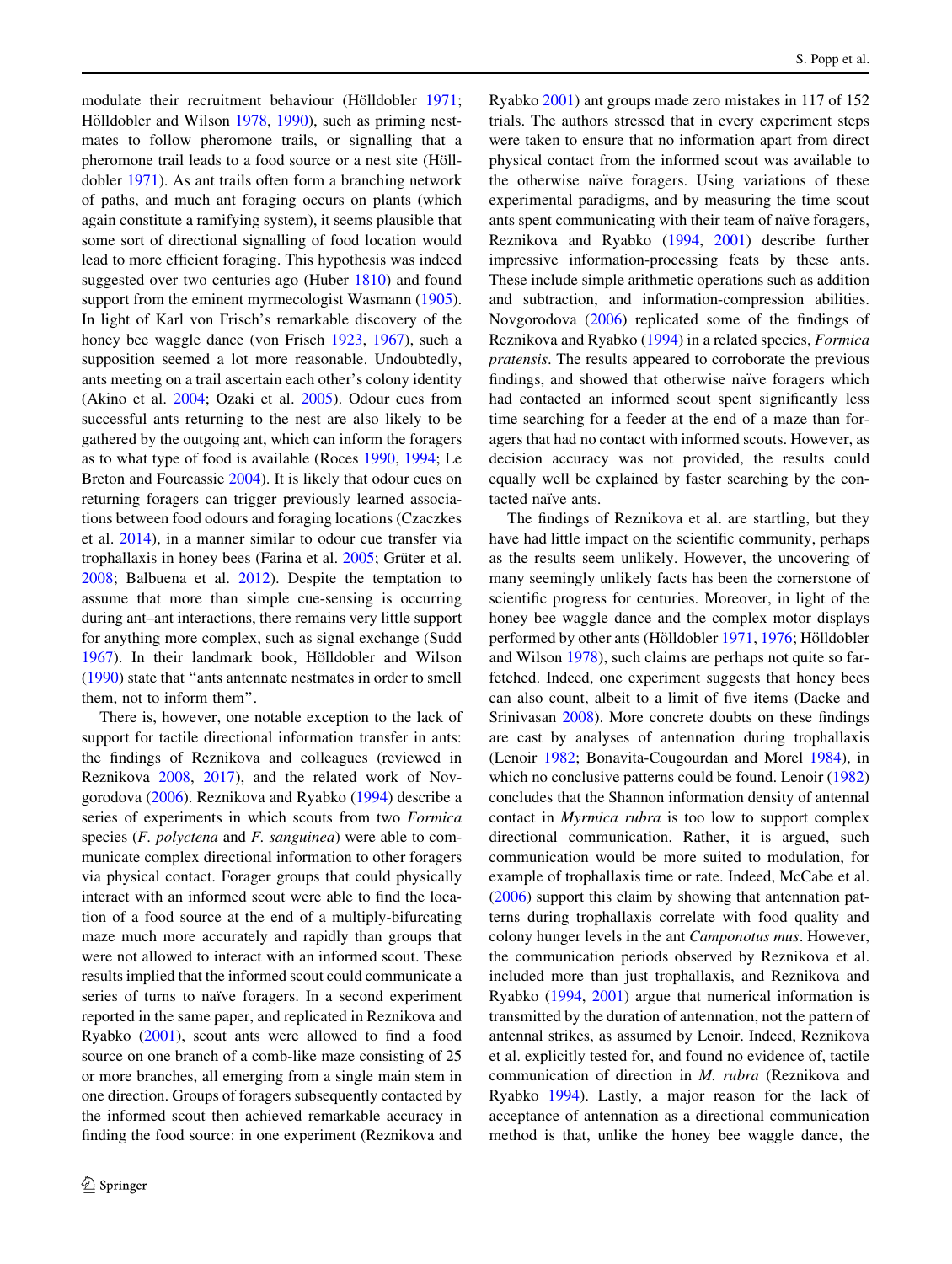underlying mechanism has not been elucidated, and thus this putative communication system remains a 'black box' (Reznikova [2007](#page-9-0)).

From a theoretical standpoint, the additional benefit of such a communication system is not wholly clear. Chemical recruitment systems are already available to these ants, although their reliance on pheromonal recruitment may vary (e.g. Aron et al. [1993](#page-8-0); von Thienen et al. [2014\)](#page-9-0). Antennation may add another source of information to the large array of information sources which ants are known to use when making directional decisions (Czaczkes et al. [2015b](#page-8-0)). It may also be that an additional physical system could help prevent ant colonies becoming 'trapped' by outdated pheromone trails or memories, by acting to counter such information (Goss et al. [1989](#page-9-0); Beckers et al. [1990;](#page-8-0) Czaczkes et al. [2016](#page-9-0)).

The phenomenon of transfer of directional information via physical contact was investigated in a different species of ant, Lasius niger, in the doctoral thesis of Evison [\(2008](#page-9-0)). This study appeared to suggest that ant–ant communication could convey directional information in this species, but in a far more modest manner (e.g. 'go left', or 'go left then left', but not 'go left then right'), and with more modest accuracy: 66–69% accuracy on a single bifurcation. This accuracy was somewhat lower than the accuracy of foragers that had other information cues, such as visual memory and trail pheromone (Evison [2008](#page-9-0); Evison et al. [2008](#page-9-0)), even after having made only one previous visit to a food location (Grüter et al. [2011;](#page-9-0) Czaczkes et al. [2015a](#page-8-0)), and lower than the trail following accuracy of L. niger for moderately strong trails (Evison et al. [2008;](#page-9-0) von Thienen et al. [2014;](#page-9-0) Czaczkes et al. [2017\)](#page-9-0). Again, the results of Evison [\(2008](#page-9-0)) were critically received, and were published only in thesis form. Here, we make a collaborative effort between three laboratory groups to add weight to the findings of Reznikova et al., in an attempt to clarify this enigmatic phenomenon. Stringent control experiments suggest that the effect initially found by three of the groups may have been confounded. This study is therefore an important addition to the curious case of directional information transfer via physical contact in ants.

# Methods

Three experiments were run in total: an initial experiment which was later found to be flawed (experiment 0, see supplement S1 for details), an experiment in which all factors were adequately controlled (experiment 1), and a confirmatory experiment run in a different laboratory to experiment 1 (experiment 2). Full details of experiment 1 will be presented below, followed by a more concise description of experiment 2. Full details of experiment 0 are presented in supplement S1.

# Study species and animal maintenance for experiment 1

We used 10 queenless colony fragments of the black garden ant, Lasius niger (Linnaeus), collected in 2014 from eight different colonies on the University of Regensburg campus. Each colony was housed in a plastic box  $(40 \times 30 \times 20 \text{ cm})$  with a layer of plaster on the bottom. Each box contained a circular plaster nest (14 cm diameter, 2 cm high). Colonies contained c. 1000 workers and small amounts of brood. The ants were fed three times per week with Bhatkar diet, a mixture of egg, agar, honey and vitamins (Bhatkar and Whitcomb [1970](#page-8-0)). Colonies were deprived of food for 4 days prior to each trial to give high and consistent motivation for foraging and pheromone deposition. Water was provided ad libitum.

## Experimental procedure

#### Overview

In all experiments ants that knew the location of a food source at the end of a T-maze (henceforth "informed ants") were allowed to make contact with ants that did not know the food location henceforth "contacted naïve ants". The contacted naïve ants were then tested for their arm choice on the T-maze. If information acquired by the informed ants is transferred to the contacted naïve ants, we expect these ants to choose the correct arm significantly more often than chance. In this experiment, as a control, the arm choice of uncontacted naïve ants (which were not allowed to make contact with an informed ant) was tested.

Food location learning in L. niger is rapid but not instantaneous. On average, foragers require 2–3 visits to a food source on one arm of a T-maze to make over 95% correct decisions (Grüter et al. [2011](#page-9-0); Czaczkes and Heinze [2015](#page-8-0)). Thus, to ensure that informed ants were indeed informed, we required them to make at least 3 visits to the food source before information transfer was tested.

Lastly, L. niger workers make extensive use of pheromone trails to guide nestmates to food sources (Beckers et al. [1993](#page-8-0); Evison et al. [2008\)](#page-9-0). So as to test only for ant–ant physical communication, contamination by trail pheromone must be entirely eliminated. Our first attempt to do this failed (see supplement S1). Thus, in this experiment separate T-mazes were used for informed and naïve ants.

## Detailed description of methods: experiment 1

The experiment was carried out in a laboratory space with many high-contrast objects which could act as landmarks. The experimenter always sat at the head end of the apparatus. A colony was connected to the testing apparatus via a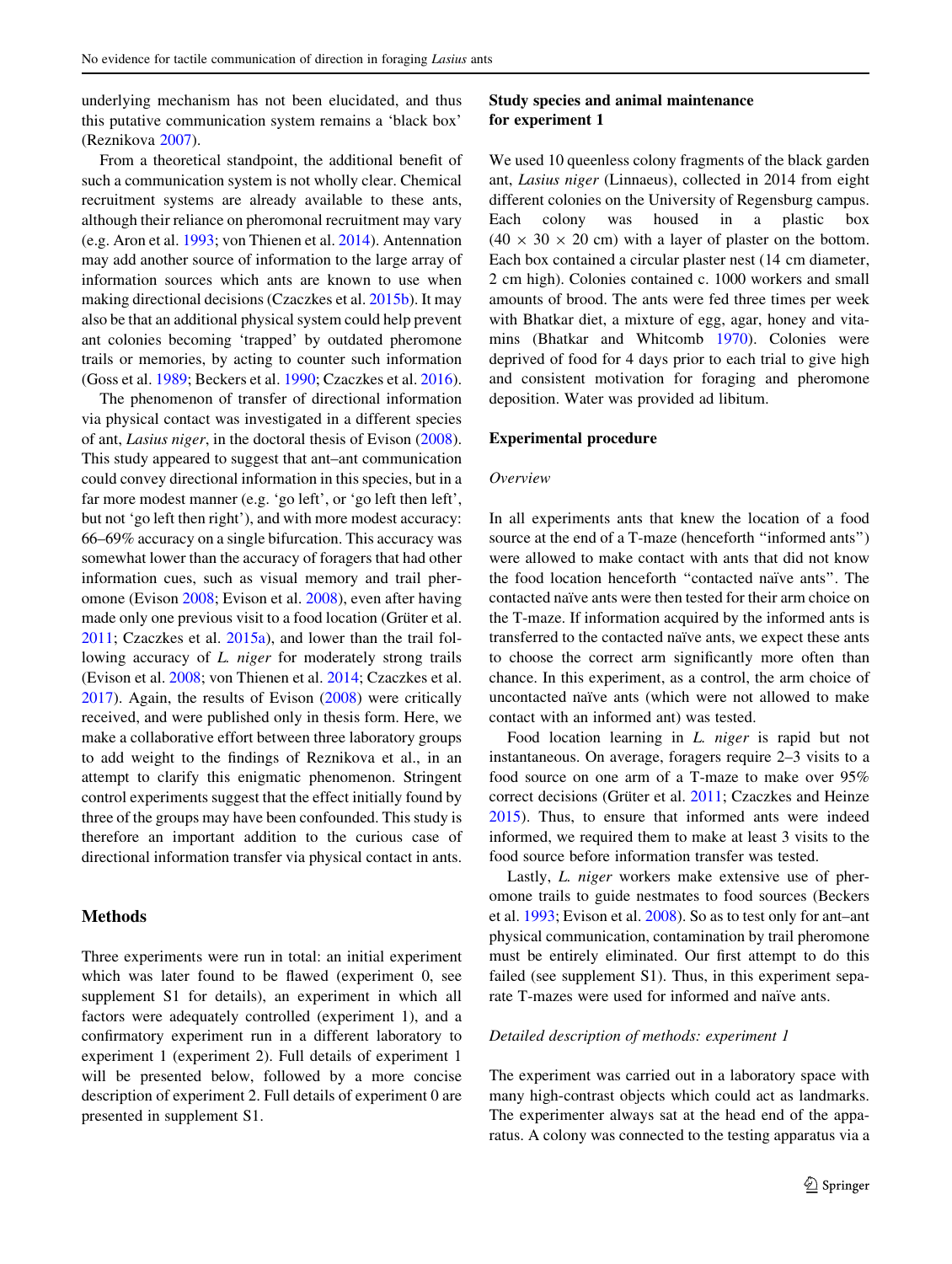paper-covered drawbridge. The apparatus was constructed out of Perspex, and consisted of two 80-mm-long, 5-mmwide paths (the 'communication section'), an additional 80-mm-long path (the 'buffer section') and a T-maze (see Fig. 1). The stem of the T-maze was 150 mm long and 5 mm wide, and the head was 220 mm long and 20 mm wide. The entire apparatus was raised on stilts over water moats, to prevent ants from escaping. Two identical T-mazes were constructed and arranged next to each other on a board. This allowed the T-mazes to be rapidly exchanged by sliding the board back and forth. One of the T-mazes was used exclusively for the informed ants, and the other exclusively for the naïve ants. The entire apparatus was covered with disposable paper overlays. The stem overlays had been kept in the nest for at least 24 h prior to use, to ensure that they were marked with colony-specific home range markings and encourage direct walking and reduce U-turning (Devigne and Detrain [2006;](#page-9-0) Lenoir et al. [2009](#page-9-0)). A drop of 1 M sucrose solution on a  $20 \times 20$  mm acetate sheet was placed at the end of one arm of the T-maze and acted as a sugar feeder.

Several ants were allowed onto the apparatus, and the first two to find the feeder were marked individually on the abdomen with acrylic paints. These ants would become the informed ants. All other ants were removed from the apparatus. The marked ants were allowed to feed, return to the nest, unload the sucrose, and make three more return visits to the feeder. During this initial training phase, no other ants were allowed onto the apparatus. The paper overlays on the T-maze head, but not the stem, were replaced with unmarked paper every time the ants walked over them. This was done so as to ensure that the informed ants had to rely on their memories for navigation, rather than their previously deposited pheromone trail. The maze was



Fig. 1 Experimental setup for experiment 1. Two marked  $(=$  informed) ants with knowledge of the feeder location are allowed to make repeated return visits to the feeder. On their return visits they may be allowed to encounter naïve ants on the communication section, by allowing a naïve ant onto the first section and the informed ant onto

the second section, then joining the two sections. The T-mazes are slid along so as to replace the maze the informed ant walked on with a maze unmarked by pheromone. The contacted naïve ant is then allowed, via the buffer section, onto the maze, and its arm choice decision is noted. The figure, including ant entering the T-maze head, is to scale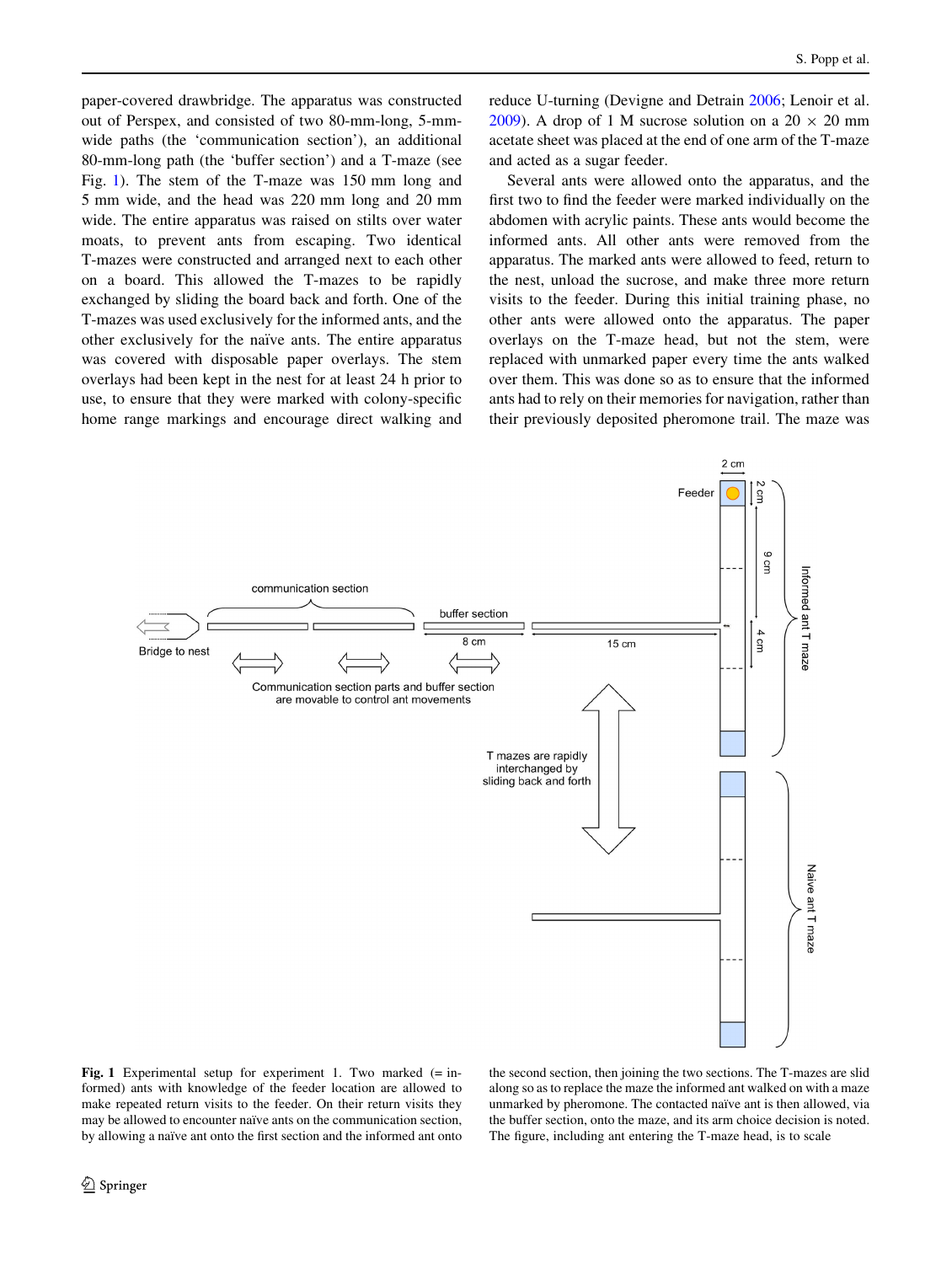cleaned with ethanol after every five return visits of the informed ants to remove any traces of pheromone which may have reached the plastic.

After the informed ant had fed for the fourth time and was about to return to the nest, several naïve ants were allowed onto the bridge and one of them was further allowed onto the first platform of the meeting section. As soon as the informed ant stepped onto the second platform, the segments were connected to allow physical contact between the two ants. Ants could thus make contact at any point on the communication sections, or occasionally on the buffer section. Data were collected from contacted naïve ants only if they were contacted by the informed ant with both antennae on the head or antennae. The interactions between informed ant and contacted naïve ant lasted no longer than c. 1 s in the majority of the cases, and consisted of a stereotypical movement sequence. As soon as the ants touched each other with their antennae, they stopped running and occasionally even recoiled slightly. They then turned their heads toward each other and stroked the head of the opposite ant a few times with their antennae, after which both ants proceeded on their way. The contacted naïve forager sometimes turned its head after the returning ant, but quickly moved on in the direction of the food source. A few informed ants seemed to consistently avoid stopping for the interaction and ran past the outbound ants with very little interaction. No data were collected from these interactions; data were only collected from ants when they were contacted by the informed ant with both antenna on the head or the antenna.

After contact had been made, the informed ant was allowed to proceed back to the nest, and the outbound naïve ant was immediately allowed onto the buffer section. The T-maze the informed ant had walked on was then replaced by the naïve ant T-maze, and the naïve ant was allowed from the buffer section onto the T-maze. We recorded the initial decision of the naïve ant using decision lines located 4 cm away from the middle line. We also recorded which end of the T-maze the informed ant reached first (henceforth the final decision). An ant was considered as having made a decision when both of its antennae crossed the decision line or the end of the T-maze head, respectively. Additionally, we also recorded the delay from ant–ant contact to reaching the T-head and end of the maze. If an ant did not make a decision within 90 s after contacting the informed ant, it was considered not motivated and rejected for data collection. 15 out of 500 (= 3%) ants were rejected for this reason. After the ant reached the end of the maze it was removed from the experiment and not reintroduced back into the colony, to prevent pseudoreplication.

The position of the feeder, and whether a control or an ant–ant contact trial was run, was varied between trials, and arranged in such a way that all colonies were tested with all side and control permutations equally, but with all permutations spaced equally over the course of the experiment. We aimed to test 20 ants per trial. In total 460 ants over 24 trials were tested with ant–ant contact, and 438 ants over 23 trials were tested in the control treatment (no contact).

## Experiment 0

A similar experiment was carried out prior to experiment 1, which differed in some key methodological details, and thus failed to adequately control for trail pheromone contamination. For a detailed description of the methodological differences between these experiments, see online supplement 1.

## Confirmatory experiment on Lasius neglectus: experiment 2

Concurrent to experiment 1 being run at the University of Regensburg by SP and TJC, PBB and EJHR were carrying out very similar experiments at the University of York. Initial pilot results seemed to suggest an effect of ant–ant communication on direction choice accuracy, but similar issues to those described for experiment 0 (see online supplement) likely played a role. To confirm the lack of effect we describe in experiment 1, a confirmatory experiment was carried out in the University of York by SP, PBB and EJHR. The methods used differed slightly due to differences in working style between the two labs. However, the key method of using different, sliding T-mazes for the informed and naïve ants was maintained. Rather than describe the methods in full, we will only describe the differences in experimental design between this experiment and experiment 1.

#### Study species and animal maintenance

Four queenless Lasius neglectus colonies, collected in 2015 at Hidcote, Gloucestershire, were used in the experiment. Colonies contained between 500 and 2000 workers and small amounts of brood. Colonies were fed 3 times per week on a 50% honey solution and a chopped mealworm. Colonies were deprived of food for 3–5 days prior to testing.

## Experimental procedure

All experiments were carried out at the University of York. C. 25% of the data was collected by SP, who collected the data for the other two experiments described. The remainder were collected by PBB.

Rather than having separate test and control trials, in this experiment naïve ants were simply brought onto the apparatus as the informed ants were returning. No attempt to force contact between the naïve and informed ant was made.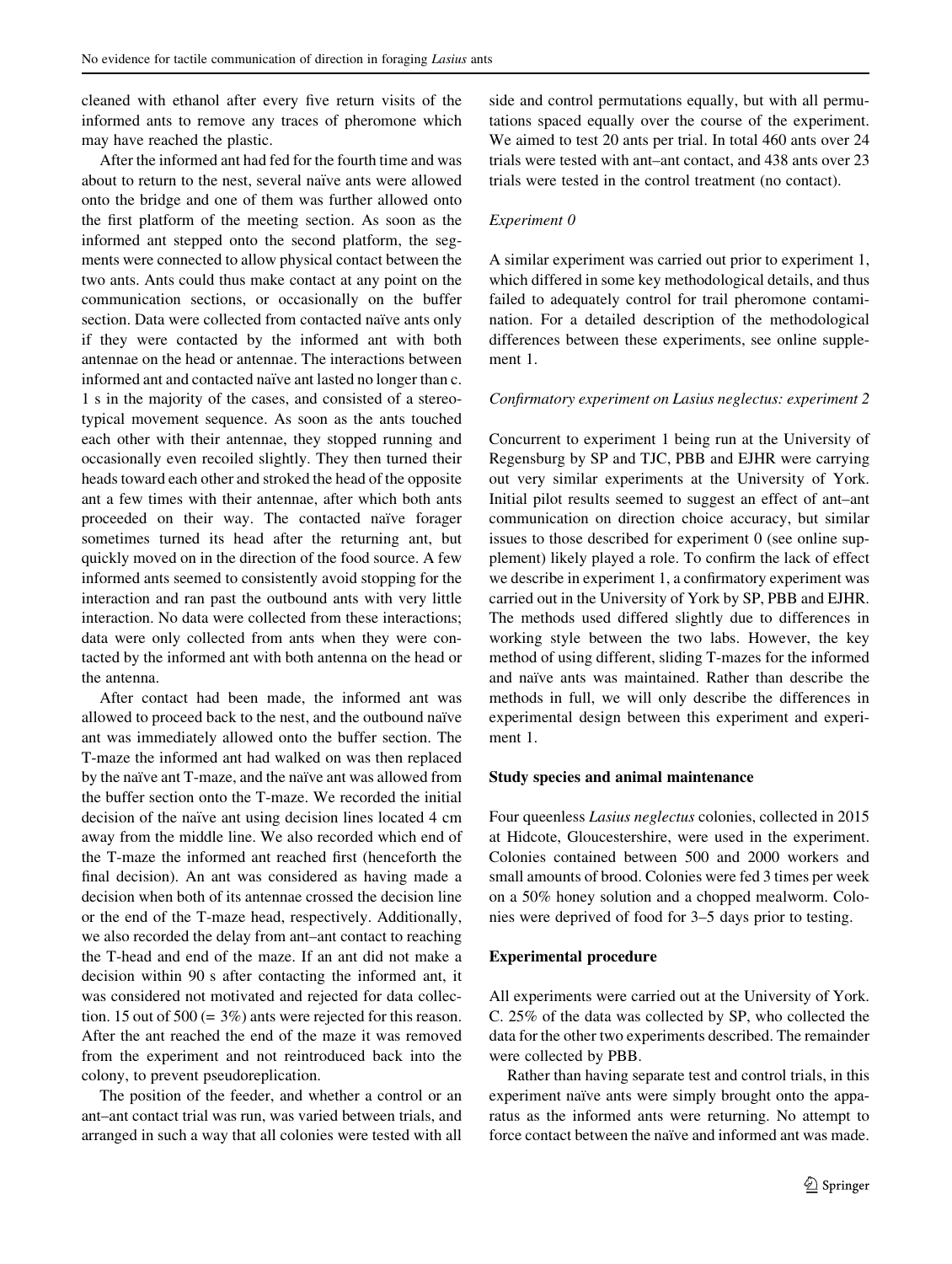Naïve ants which made contact with the informed ants were considered contacted naïve ants, and ants which by chance did not contact the informed ant were considered controls (uncontacted naïve ants). As such, no communication section was used in the experimental setup (see Figure S5). Deliberate control trials, in which uncontacted naïve ants were tested after the informed ant had been removed, were also carried out. Decision lines were drawn 25 mm from the centre of the T-maze. The T-maze stem did not have a constriction. Paper overlays were not used on the apparatus but the T-maze was cleaned with 80% ethanol between replicates.

In this experiment, rather than using two highly informed ants, which make many return visits to the feeder, each informed ant only made one visit to the feeder. Thus, an ant was allowed onto the experimental setup, allowed to find the sucrose and drink, and as it returned a naïve ant was brought onto the experimental setup and allowed to contact the informed ant on the stem of the T-maze. The informed ant was then removed just before it left the T-maze, and prevented from returning to the nest. This method has the benefit of having a much larger range of informed ants, making each data-point more independent. However, this method has the drawback of low information certainty in the informed ant: Lasius niger can reliably learn the location of a feeder at the end of a T-maze in between 1 and 3 visits: After one visit foragers show between 75 and 80% accuracy (Grüter et al.  $2011$ ; Czaczkes et al.  $2015a$ ). Thus, we can assume that between 20 and 25% of ants considered 'informed' did not possess accurate information. Indeed, this might be even higher, even uninformed ants choose the correct side half the time, by chance. However, even disregarding this, and assuming 100% accurate and effective ant–ant physical communication, the maximum accuracy we could expect in this experiment is 75–80%.

Lastly, rather than using a movable bridge to bring ants onto the apparatus, ants were allowed to climb onto a toothpick in their nest, and then allowed to climb off onto the apparatus.

The number of ants tested per trial was variable, ranging from 1 to 22.

## Statistical analysis

Statistical analyses were carried out in R 3.1.0 (R Core Team [2012\)](#page-8-0) using generalised linear mixed models (GLMMs) in the LME4 package (Bates et al. [2014](#page-8-0)). Following Forstmeier and Schielzeth [\(2011](#page-9-0)), we included in the tested models only factors and interactions for which we had a priori reasons for including. As multiple ants were tested per trial, we added the trial identity as a random effect. The decisions of the ants (correct/incorrect) were modelled using a binomial distribution and logit link function.

To test whether treatment affected the accuracy of the ants, we used the following model formula:

Decision  $=$  treatment  $\times$  ant order  $+$  (trialID as a random effect).

Ant order is the order in which the naïve ants were tested. We added this factor to test for possible pheromone contamination (see S1), as if pheromone contamination was occurring, it would result in higher accuracy for ants tested later.

The same model formula was used to examine both the initial and final decisions of the ants. All results reported were corrected for multiple testing using the Benjamini and Hochberg ([1995\)](#page-8-0) method.

Exact binomial tests were carried out in R using the binom.test function. All binomial tests were two-tailed.

## Results

## Experiment 1

We found no evidence for tactile communication of direction between foraging ants. The initial choice made by the contacted naïve ants which came into contact with informed ants did not differ from random (exact binomial test, 248/460 correct decisions, probability of success 0.54,  $P = 0.10$ , see Fig. [2](#page-6-0)a). Whether naïve ants contacted an informed ant or not did not significantly predict decision accuracy (GLMM,  $Z = 0.49$ ,  $P = 0.95$ . The order an ant was tested in, and the interaction between order and treatment, were also not significant predictors of choice accuracy (order,  $Z = 0.304$ ,  $P = 0.95$ , interaction,  $Z = -0.103$ ,  $P = 0.95$ ).

If the final choices made by the ants are considered, the results remain qualitatively identical. Contacted naïve ants which came into contact with informed ants did not differ from random (exact binomial test, 223/460 correct decisions, probability of success 0.48,  $P = 0.54$ , see Fig. [2](#page-6-0)a). The treatment naïve ants underwent (contacting an informed ant or not) was not a predictor of decision accuracy (GLMM,  $Z = -0.84, P = 0.79$ . The order an ant was tested in, and the interaction between order and treatment, were also not significant predictors of choice accuracy (order,  $Z = 0.29$ ,  $P = 0.79$ , interaction,  $Z = 0.90$ ,  $P = 0.79$ ).

The complete datasets for all experiments reported here are provided in supplement S2.

## Experiment 2

The proportion of correct decisions ants made on control and ant–ant contact trials was not different (GLMM,  $Z = 0.26$ ,  $P = 0.795$ , see Fig. [3\)](#page-6-0). The choices of both control and test ants did not differ from random (exact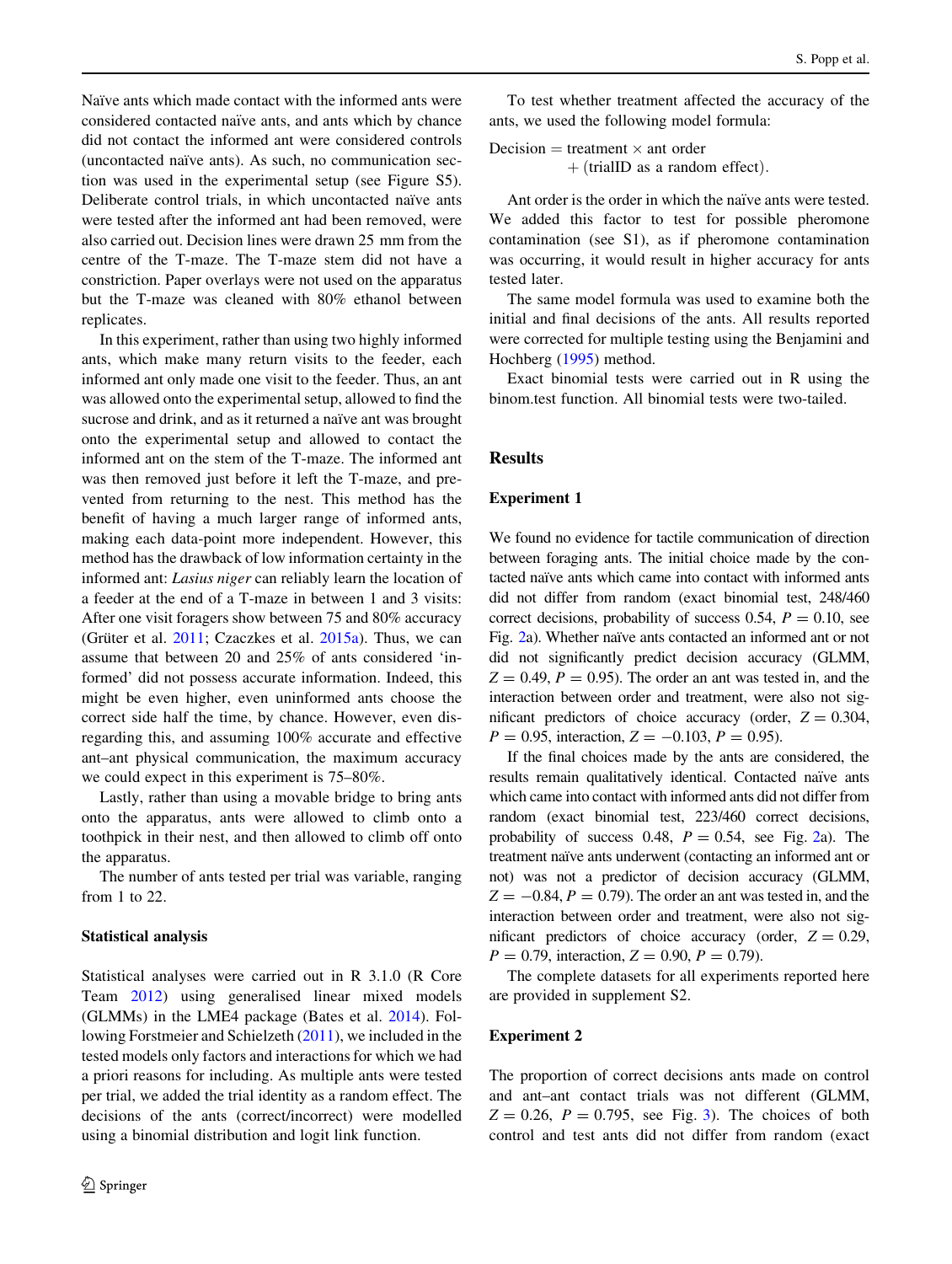<span id="page-6-0"></span>

Fig. 2 No evidence of tactile communication of direction in Lasius niger ants. Naïve ants heading towards a food source which had made antennal contact with well-informed ants returning from a food source were no more likely to choose the correct route than naïve ants that had not made antennal contact with an informed ant. This is true both when

binomial test, control: 106/205 correct decisions, probability of success = 0.52,  $P = 0.675$ , test: 106/200 correct decisions, probability of success = 0.53,  $P = 0.437$ .

# Experiment 0: initial experiment with flawed experimental design

The initial choice of naïve ants which had made contact with informed ants was correct significantly more than half the



Fig. 3 Decision accuracy of Lasius neglectus ants in the confirmatory experiment. The arm choice of both the control and test (ant–ant contact) ants did not differ from chance. Error bars show 95% confidence intervals for the mean

considering the initial decision (a 248/460 contacted ants and 223/438 control ants chose the correct arm) and the final decision (b 223/460 contacted ants and 216/438 control ants chose the correct arm). Error bars show 95% confidence intervals for the mean

time (exact binomial exact test, 206/299 correct decisions, probability of success 0.69,  $P \lt 0.0001$ , see Fig. [4](#page-7-0)a). This effect almost disappears, however, if the final decision is considered (165/299 correct decisions, probability of success 0.55,  $P = 0.08$ , see Fig. [4](#page-7-0)b). Control ants do not choose differently from chance either in terms of the initial decision (exact binomial exact test, 77/160 correct decisions, probability of success 0.48,  $P = 0.69$  or the final decision (74/160 correct decision, probability of success 0.46,  $P = 0.384$ . Decision accuracy increases over the course of the experiment ( $Z = 2.59$ ,  $P = 0.0095$ , see Figure S3), suggesting contamination by pheromones over the course of each trial (see S1 for details).

# Discussion

Our experiments failed to find support for the hypothesis that ants can communicate food locations by physical interaction. This null result was confirmed in both *L. niger* and in a second, independently performed experiment using L. neglectus. We therefore add to the body of evidence that ants cannot communicate direction via physical contact during foraging. We also believe that the combined effort among our three groups is an important highlight to this almost decade-long research. Each group believed the initial positive results were sound; only the collaborative effort highlighted the methodological flaw that led to these misleading findings.

While an initial experiment (experiment 0, see S1) seemed to find evidence for such communication, a careful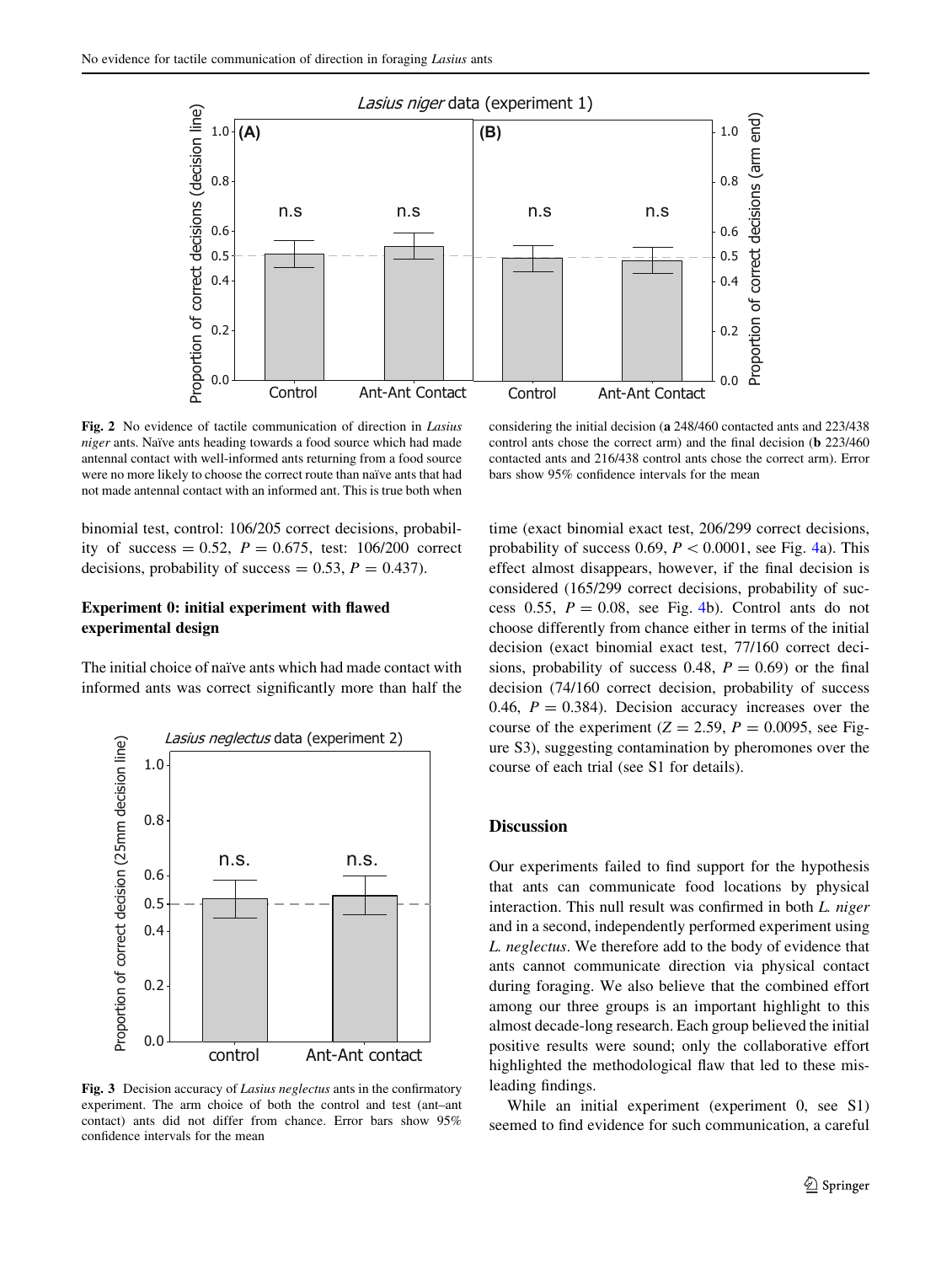<span id="page-7-0"></span>Fig. 4 Decision accuracy of Lasius niger ants in the initial, flawed trial. The initial choice of contacted naïve ants (a measured by crossing a decision line 4 cm from the centre of the T-maze stem) were correct significantly more often than expected by chance. The initial choices of uncontacted naïve ants (controls), and the final choice of both groups (b), were not different from random. Error bars show 95% confidence intervals for the mean



analysis of the data revealed that these results were due to a flawed methodology. Specifically, it is likely that pheromonal contamination on the stem of the T-maze resulted in the higher accuracy of the contacted naïve ants. We conclude this from three lines of evidence: firstly, the accuracy of naïve ants increases over the course of the experiment, suggesting pheromone accumulation. Secondly, the increase in accuracy is only evident when the initial decision of the ants, as defined by crossing a decision line close to the junction, is considered. When the final decision of the naïve ants is considered, as defined by the end of the T-maze reached first, the pattern disappears. This indicates local pheromone contamination around the T-maze junction. Lastly, when completely separate T-mazes are used for informed and naïve ants (as in the main experiment and in the confirmatory experiment), contacted ants do no better than uncontacted ants.

We included a detailed analysis of the flawed experiment 0 (see supplement S1), as we feel that important lessons can be learned from it. It is worth noting that pilot experiments by PBB and EJHR (unpublished data) found similar results to the flawed experiment reported in S1, but that again once the stringent control for pheromone contamination was implemented these effects also disappeared (experiment 2). That both groups initially failed to control the experiments properly demonstrates how difficult it can be to exclude all biases in the data. It is likely that the results reported by Evison ([2008\)](#page-9-0) are similarly flawed. In these experiments, the choice zone was replaced between each trial, but the zone leading up to this was never replaced and would have been contaminated with pheromones that may have biased decisions leading up to the branch point. The use of disposable paper overlays to remove pheromones deposited during an experiment is a widespread technique, as it is rapid, simple, and does not involve using cleaning solvents that might disturb the ants. However, the results of experiment 0 suggest that this method is not sufficient to ensure the complete removal of pheromone trails, especially in experiments involving many ant passages.

Do our results also cast doubt on those of Reznikova and Raybako ([1994,](#page-9-0) [2001\)](#page-9-0), and Novgorodova [\(2006](#page-9-0))? Parallels must be drawn with caution. Firstly, Reznikova and Ryabko [\(1994](#page-9-0)) mention in passing that two species of ants tested, Myrmica rubra and Formica cunicularia, showed no evidence for tactile communication of food location. Reznikova [\(2008](#page-9-0)) argues that tactile communication of food location will only arise in ants which form very large and complex colonies, and forage over very large areas, and will only be used in complex environmental situations (i.e. multiple bifurcations). L. niger form moderately sized colonies of several thousand workers or more—a comparable size to that of *F. sanguinea* (Seifert [2007\)](#page-9-0), in which such communication was reported. Nonetheless, their territory size is smaller than that of the three Formica species in which physical communication was found. Furthermore, while the Formica species and Lasius species all rely heavily on honeydew, and must solve broadly similar problems to forage successfully, their foraging organisation is no doubt different. Indeed, foraging teams consisting of specialised workers performing specific roles (such as trophobiont guarding, honeydew harvesting, and honeydew transporting) have been described for F. polyctena. Lasius niger, on the other hand, are reported to show much less specialisation during foraging, with no stable task partitioning via 'foraging teams' (Novgorodova [2015](#page-9-0)). The physical communication described by Reznikova and Ryabko [\(1994](#page-9-0)) relied on the presence of these stable foraging teams consisting of one scout and 5–8 recruits, and scouts would communicate food location only with their team mates. It is not clear why such specialisation is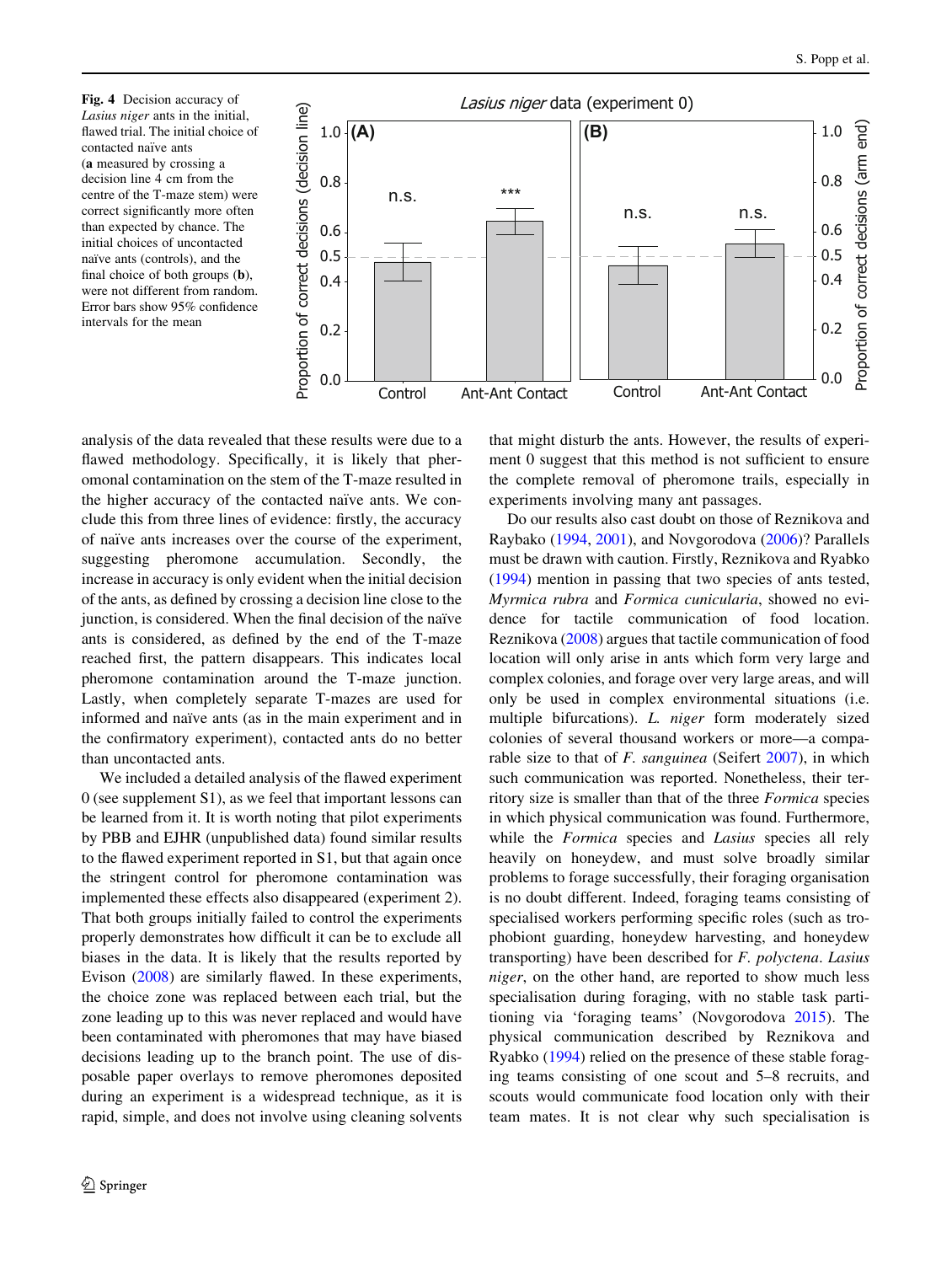<span id="page-8-0"></span>beneficial, although it may allow long-term specialisation of different teams in different foraging locations (Salo and Rosengren [2001](#page-9-0); Czaczkes et al. 2015a). While there seems no a priori reason to expect physical communication of food location only when robust foraging teams are present, this is a possibility. Lastly, the character of the ant–ant contacts in the two studies was very different. In the work of Reznikova and Ryabko [\(1994](#page-9-0), [2001\)](#page-9-0) and Novgorodova [\(2006](#page-9-0)), information transfer contacts occurred mainly in the nest, and required many tens of seconds. The exact definition of 'contact duration' in these studies is somewhat unclear. The contacts used in Evison ([2008\)](#page-9-0) and in the present study occurred on the foraging platform, and lasted only a few seconds. Thus, the two different groups of studies may have been studying different types of contacts.

In spite of the large differences between the current study and the work of Reznikova et al., our results do increase the burden of proof required to fully accept physical communication of food location by ants. Our study demonstrates how easy it is to miss critical experimental flaws, resulting in overlooked chemical directional information being available to the ants. While we could detect no major flaws in the methodology of Reznikova and Ryabko [\(1994](#page-9-0)) or that of Novgorodova ([2006\)](#page-9-0), it is notoriously difficult to fully describe an experimental design in prose. With such extraordinary claims, extraordinarily robust evidence must be brought forward. This may take the form of repeated video documentation of these effects, or better yet, a replication of these results by an unaffiliated research group. While direct replication of experiments may be unappealing to most researchers, similar research in a different group of ants might be more attractive. Oecophylla longinoda forms large, dominant colonies with complex organisation, and has been demonstrated to make extensive use of motor displays (Hölldobler [1976\)](#page-9-0). If physical communication of food location is to be searched for in an ant group unrelated to the previous demonstrations, we feel O. longinoda would be a good place to start.

In this study, we set out to test whether brief contacts on a foraging trail between an informed and uninformed Lasius niger worker transfer directional information. Our results demonstrate that they do not. The difficulties we had in performing a fair experiment, despite three experienced groups leading their own trajectory, highlight the importance of very stringent controls for such experiments. Multigroup efforts have brought many challenging fields of research in diverse topics forward. Such successful multigroup efforts may be competitive, such as in the question of metacognition in animals (Smith et al. [2008](#page-9-0)) or cognitive maps in insects (Wehner and Menzel [1990](#page-9-0); Collett et al. 2013), or collaborative, for example in understanding the evolution of (eu)sociality (Kennedy et al. [2017](#page-9-0)). Our results also raise the burden of proof for claims of physical

communication of food location in ants. However, our results do not rule out that such communication may happen in other situations and in other species. Reliable, independent, well-documented replication of any such findings will be necessary for claims of physical communication of location by ants to be broadly accepted by the scientific community.

Acknowledgements Many thanks to two anonymous reviewers for comments on an earlier version of this manuscript. TJC was supported by a DFG Emmy Noether group leader grant (Grant number CZ 237/1- 1). PBB was supported by a NERC Industrial CASE studentship with Hymettus awarded to EJHR (NE/L008904/1).

## References

- Akino T, Yamamura K, Wakamura S, Yamaoka R (2004) Direct behavioral evidence for hydrocarbons as nestmate recognition cues in Formica japonica (Hymenoptera: Formicidae). Appl Entomol Zool 39:381–387
- Aron S, Beckers R, Deneubourg J, Pasteels JM (1993) Memory and chemical communication the orientation of two mass-recruiting ant species. Insectes Soc 40:369–380. doi[:10.1007/BF01253900](http://dx.doi.org/10.1007/BF01253900)
- Balbuena MS, Molinas J, Farina WM (2012) Honeybee recruitment to scented food sources: correlations between in-hive social interactions and foraging decisions. Behav Ecol Sociobiol 66:445–452. doi[:10.1007/s00265-011-1290-3](http://dx.doi.org/10.1007/s00265-011-1290-3)
- Bates D, Maechler M, Bolker B, Walker S (2014) lme4: linear mixedeffects models using Eigen and S4. R package version 1(7):1–23
- Beckers R, Deneubourg JL, Goss S, Pasteels JM (1990) Collective decision making through food recruitment. Insectes Soc 37:258–267
- Beckers R, Deneubourg JL, Goss S (1993) Modulation of trail laying in the ant Lasius niger (Hymenoptera: Formicidae) and its role in the collective selection of a food source. J Insect Behav 6:751–759. doi[:10.1007/BF01201674](http://dx.doi.org/10.1007/BF01201674)
- Benjamini Y, Hochberg Y (1995) Controlling the false discovery rate: a practical and powerful approach to multiple resting. J R Stat Soc Ser B Methodol 57:289–300
- Bhatkar A, Whitcomb WH (1970) Artificial diet for rearing various species of ants. Fla Entomol 53:229–232
- Bonavita-Cougourdan A, Morel L (1984) Les activités antennaires au cours des contacts trophallactiques chez la fourmi Camponotus vagus Scop. Ont-elles valeur de signal? Insectes Soc 31:113–131. doi[:10.1007/BF02232709](http://dx.doi.org/10.1007/BF02232709)
- Collett M,Chittka L, Collett TS (2013) Spatial memory in insect navigation. Curr Biol 23:R789–R800. doi:[10.1016/j.cub.2013.07.020](http://dx.doi.org/10.1016/j.cub.2013.07.020)
- Core Team R (2012) R: a language and environment for statistical computing. R Foundation for Statistical Computing, Vienna
- Czaczkes TJ, Heinze J (2015) Ants respond to a changing environment and making errors by adjusting pheromone deposition. Proc R Soc B Biol Sci. doi[:10.1098/rspb.2015.0679](http://dx.doi.org/10.1098/rspb.2015.0679)
- Czaczkes TJ, Schlosser L, Heinze J, Witte V (2014) Ants use directionless odour cues to recall odour-associated locations. Behav Ecol Sociobiol 68:981–988. doi:[10.1007/s00265-014-](http://dx.doi.org/10.1007/s00265-014-1710-2) [1710-2](http://dx.doi.org/10.1007/s00265-014-1710-2)
- Czaczkes TJ, Czaczkes B, Iglhaut C, Heinze J (2015a) Composite collective decision-making. Proc Biol Sci 282(1809):20142723
- Czaczkes TJ, Grüter C, Ratnieks FLW (2015b) Trail pheromones: an integrative view of their role in colony organisation. Annu Rev Entomol 60:581–599. doi[:10.1146/annurev-ento-010814-020627](http://dx.doi.org/10.1146/annurev-ento-010814-020627)